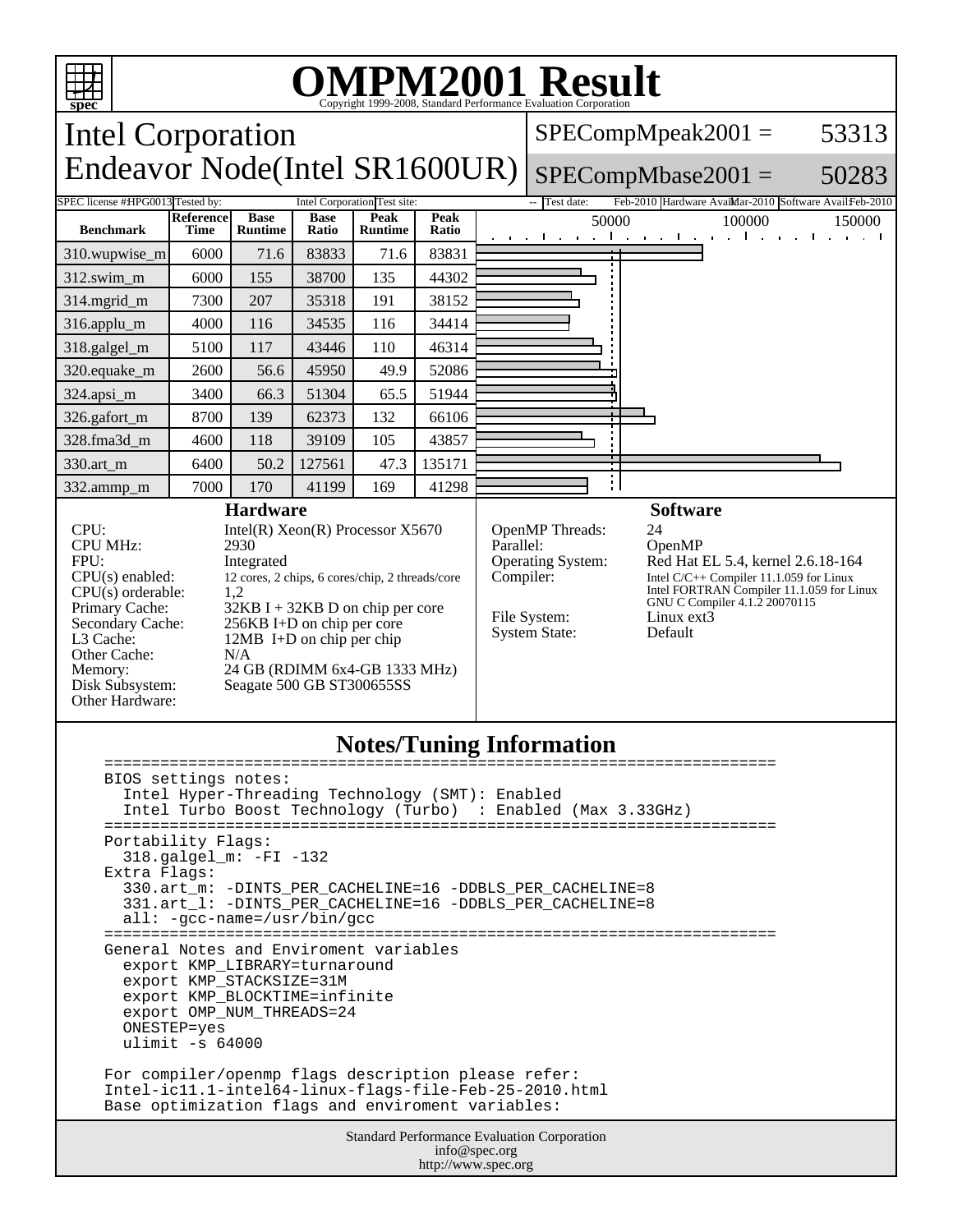|                                                                                                            | <b>OMPM2001 Result</b><br>Copyright 1999-2008, Standard Performance Evaluation Corporation                                                                                  |                                                                     |       |  |  |
|------------------------------------------------------------------------------------------------------------|-----------------------------------------------------------------------------------------------------------------------------------------------------------------------------|---------------------------------------------------------------------|-------|--|--|
|                                                                                                            | Intel Corporation                                                                                                                                                           | $SPECompMpeak2001 =$                                                | 53313 |  |  |
|                                                                                                            | Endeavor Node(Intel SR1600UR)                                                                                                                                               | $SPECompMbase2001 =$                                                | 50283 |  |  |
|                                                                                                            | SPEC license #HPG0013 Tested by:<br>Intel Corporation Test site:                                                                                                            | Test date:<br>Feb-2010 Hardware AvailMar-2010 Software AvailFeb-201 |       |  |  |
|                                                                                                            | <b>Notes/Tuning Information (Continued)</b><br>$=$ $=$ $=$ $=$ $=$                                                                                                          |                                                                     |       |  |  |
|                                                                                                            | Medium:<br>OPTIMIZE = -03 -xSSE4.2 -ipo1 -openmp<br>export KMP_AFFINITY=scatter, 1                                                                                          |                                                                     |       |  |  |
|                                                                                                            | Peak optimization flags and enviroment variables:                                                                                                                           |                                                                     |       |  |  |
|                                                                                                            | Medium:<br>OPTIMIZE = $-03 - xSSE4.2 - ipol - openmp - red$<br>export KMP_AFFINITY=compact, 1                                                                               |                                                                     |       |  |  |
|                                                                                                            | Peak per-benchmark optimization flags and enviroment variables:                                                                                                             |                                                                     |       |  |  |
|                                                                                                            | 310.wupwise m<br>export KMP_AFFINITY=scatter, 1                                                                                                                             |                                                                     |       |  |  |
|                                                                                                            | ==========================<br>312.swim m<br>OPTIMIZE=-03 -xSSE4.2 -ipol -openmp -opt-streaming-stores always -align -rcd<br>$srcalt = omp1.32$<br>export OMP_NUM_THREADS=12 |                                                                     |       |  |  |
|                                                                                                            | ===============<br>=====================<br>314.mgrid_m<br>OPTIMIZE=-03 -xSSE4.2 -ipol -openmp -opt-streaming-stores never -align -rcd<br>export OMP_NUM_THREADS=12         |                                                                     |       |  |  |
| ===============<br>======================================<br>316.applu m<br>export KMP_AFFINITY=scatter, 1 |                                                                                                                                                                             |                                                                     |       |  |  |
|                                                                                                            | 318.galgel_m<br>export OMP_NUM_THREADS=12                                                                                                                                   |                                                                     |       |  |  |
|                                                                                                            | $320.\text{equake}_m$<br>export OMP_NUM_THREADS=12                                                                                                                          |                                                                     |       |  |  |
|                                                                                                            | 324.appsi m<br>export OMP_NUM_THREADS=12                                                                                                                                    |                                                                     |       |  |  |
|                                                                                                            | 326.qafort m<br>$srcalt = omp1.32$                                                                                                                                          |                                                                     |       |  |  |
|                                                                                                            | 328.fma3d m<br>FOPTIMIZE=-no-prec-sqrt -fp-model fast=2<br>$srcalt = omp1.32$                                                                                               |                                                                     |       |  |  |
|                                                                                                            | 330.art m<br>COPTIMIZE=-ansi-alias                                                                                                                                          |                                                                     |       |  |  |
| <b>Standard Performance Evaluation Corporation</b><br>info@spec.org                                        |                                                                                                                                                                             |                                                                     |       |  |  |

http://www.spec.org